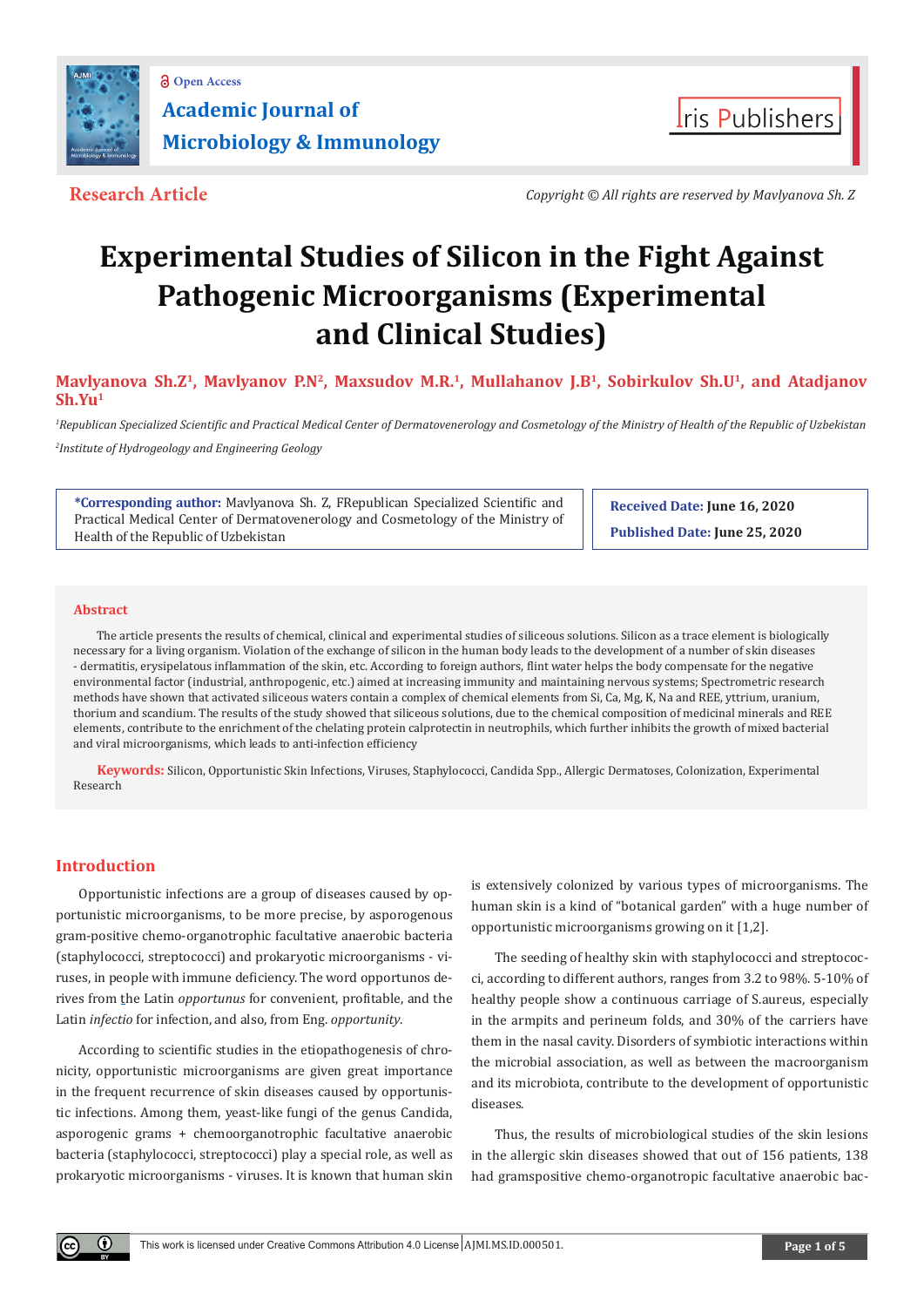teria from the Mycrococcaceae family - Starchylococcus spp., which makes up 88.4%. Meanwhile, the yeast-like fungi of the genus Candida were found on the mucous membranes in 93 of 135 patients (68.8%) [2].

Among the staphylococcal flora, the largest number was St. aureus (52.8% of cases). Moreover, high colonization was noted on the skin of patients - up to  $-1617.6\pm818.4$  CFU / cm<sup>2</sup> (in the normal range of up to 8.1 CFU). Whereas, the intestinal mucosa colonization level of Candida spp. averaged to - 4275±28,8 CFU/ ml. (in healthy people it is  $501\pm12.6$  CFU/ml, P<0.05). In 78% of cases, the pathological skin processes in patients with allergic dermatoses with increased colonization of Staphylococcus spp. was characterized by extensity of the process, the presence of erythematous and infiltrated rashes, and absence of the secondary pustular elements with an intense itching.

This phenomenon prompted us to basic scientific research - determining the genotyping of staphylococci by PCR research. Thus, molecular genetic studies have shown that in patients with allergic dermatoses, 47.7% (in 63 of 132 patients) cases develop persistent opportunistic infections caused by MRSA and toxic shock syndrome toxin (TSST) of St. aureus strains. Moreover, in 87.3% of patients with AD, methicillin-resistant staphylococcus was noted to be an etiological factor in the development of opportunistic infection [2].

According to Costernon J.W. (1995), most of these infections occur with the formation of biofilms. Gunzburg A.L., Ilyina T.S. et al. (2003) revealed the role of microelements, especially iron, copper, potassium, magnesium in metabolic processes that affect the formation of these biofilms. These microelements are involved in the activation of oxidative processes, enzyme systems, as well as in the energy production that occur in mitochondria [3-5].

Thanks to these biofilms, microorganisms increase their resistance to disinfectants, antibacterial drugs, bacteriophages, antibodies and phagocytes 50-500 times [5]. This phenomenon on the part of microorganisms is the main etiopathogenetic factor of chronicity and frequent recurrence of morbidity, which in turn leads to antibacterial resistance. In the works of Kochneva E.V. (2015), it was found that the clinical isolates of St.aureus showed a significantly greater (P <0.05) ability to these signs than reference strains [5].

In the studies of Helen Knight (2015) of the Massachusetts Institute of Technology, it was found that in the fight against infections, an important role is given to chelating proteins in neutrophils of the human body's immune system[6]. One of the main representatives of the protein fraction is the calprotectin protein, which binds zinc and manganese, iron ions, thereby inhibiting the spread of both bacteria and infectious fungi. It was established by experimental studies that protein actually depletes iron in the medium, and the presence of excess calcium in the medium leads to a significantly greater depletion of iron, which stopped the growth of bacteria. Using radioactive isotopes, it was possible to show that the protein really does not allow microbes to absorb the desired

microelement [5,7].

The authors indicate that bacteria reacted differently to the absence of different metals. For example, gram-negative bacteria, which include Escherichia coli, need only iron: after its ions were again added to the nutrient medium devastated by calprotectin, the bacteria resumed growth. On the contrary, grampositive bacteria, which includes the infamous Staphylococcus aureus, which causes furunculus, pneumonia, and meningitis, require an ion complex to grow - that is, in addition to iron, they also need zinc and manganese.

**Research objective:** to evaluate the chemical composition of siliceous solutions and determine a significant dose of silicon oxide in suppressing the growth of opportunistic microorganisms.

# **Research Material and Methods**

To solve this problem, chemical, clinical, experimental, microbiological studies have been performed. Chemical analysis of mineral waters was carried out in the hydrochemical laboratory of the State Unitary Enterprise "Uzbekhydrogeology" of the State Committee of Republic of Uzbekistan on geology and mineral resources. Determination of heavy metals in mineral waters was carried out by the ICP spectrometric research method; clinical, microbiological and experimental studies were carried out at the Republican Specialized Scientific and Practical Medical Center of Dermatovenerology and Cosmetology under the Ministry of Health of the Republic of Uzbekistan. An experimental study was conducted on the clinical strains of St.aureus isolated from 17 patients in the bacteriological laboratory . An aqueous solution of silicon of the concentration of 10 mg / l, 20 mg / l, 40 mg / l was added to the nutrient medium according to the dilution.

The antimicrobial activity of silicon water provided by Institute GIDROIENGEO was studied. Microbial suspension was prepared from a daily culture with an optical density of 0.1 using a spectrophotometer. A 104 colony-forming units (CFU) microbial suspension, titrated in an isotonic sodium chloride solution, was plated in a 100 μl Petri dish. The control group consisted of CFU grown on nutrient medium without the addition of test specimens. The inoculation was thermostated at a temperature of 37 ° C for 24 hours. After incubation, the grown colonies were counted and compared with control culture. The results of the study were statistically processed using standard methods of variation statistics using Student t-test using the Excel-Office-2003 application on a Pentium IV computer.

The antimicrobial activity of silicon water provided by Institute GIDROIENGEO was studied. Microbial suspension was prepared from a daily culture with an optical density of 0.1 using a spectrophotometer. A 104 colony-forming units (CFU) microbial suspension, titrated in an isotonic sodium chloride solution, was plated in a 100 μl Petri dish. The control group consisted of CFU grown on nutrient medium without the addition of test specimens. The inoc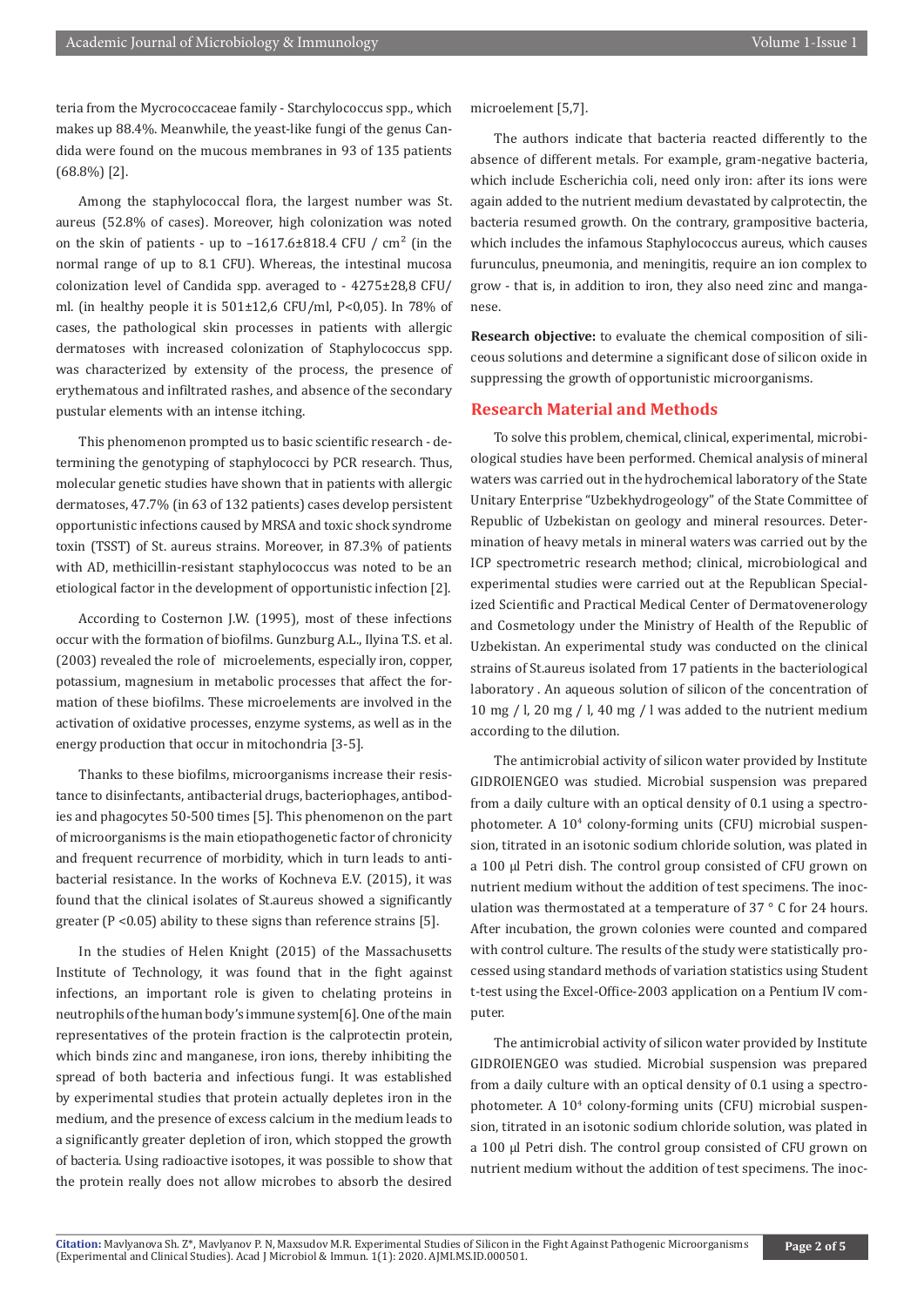ulation was thermostated at a temperature of 37 ° C for 24 hours. After incubation, the grown colonies were counted and compared with control culture. The results of the study were statistically processed using standard methods of variation statistics using Student t-test using the Excel-Office-2003 application on a Pentium IV computer.

# **Research Results**

**Table 1:** Indicators of the effect of various concentrations of SiO<sub>2</sub> silicon water on the clinical strains of St.aureus

| <b>Experimental solutions</b><br>Si <sub>0</sub> | <b>Control without SiO</b> <sub>2</sub> | $SiO_{\circ} - 10mg/l$ | $SiO_{2}$ 20mg/l | SiO, 40mg/l      |  |
|--------------------------------------------------|-----------------------------------------|------------------------|------------------|------------------|--|
|                                                  | The number of colonies, CFU             |                        |                  |                  |  |
| strains of St. aureus $(n=17)$                   | 1897±25,03                              | 1238±33.14*            | $927 \pm 31.2^*$ | $427 \pm 39.3^*$ |  |

**Note:** p - Reliability of data in relation to control, \* - р<0,001

**Table 2:** Analysis of silicon water with a content of silicon oxide SiO $_2$  - 40 mg / I

|                             | <b>Content in liter</b>                      |               |                |                                                 |  |
|-----------------------------|----------------------------------------------|---------------|----------------|-------------------------------------------------|--|
| cations                     | Mg/l                                         | Mg-equiv $/1$ | $%$ -equiv     | <b>Other definitions</b>                        |  |
| Na <sup>+</sup>             | 319                                          | 13,88         | 5              | Hardness, mg / eq / L                           |  |
| $K^*$                       | 13                                           | 0,33          | $\overline{c}$ | Total 2.10                                      |  |
| $NH^*_{4}$                  | < 0.1                                        |               |                | Disposable                                      |  |
| $\mathbb{C}\mathrm{a}^{2+}$ | 28                                           | 1,40          | 9              | Constant                                        |  |
| $\rm Mg^{2+}.$              | 8                                            | 0,70          | $\overline{4}$ | Carbonate 2.10<br>Non-carbonate                 |  |
| $Fe^{3+}$                   | < 0.3                                        |               |                | pH 7,90                                         |  |
| $\rm Fe^{2+}$               | < 0.3                                        |               |                | $CO2$ free, mg / L13                            |  |
| total                       |                                              | 16,31         | 100            | $\mathrm{CO}_2$ ag., Mg / l no                  |  |
| Anions                      | Content in liter                             |               |                | Oxidation, mg $O_2/$ L $0.94$                   |  |
|                             | Mg/l                                         | Mg-equiv $/1$ | $% -equiv$     | $SiO_2mg / 140 H_2SiO_3 = 52mg / 1$             |  |
| $Cl^{\cdot}$                | 99                                           | 2,80          | 24             | $H_2S$ mg / l_none                              |  |
| $SO^2$ <sub>4</sub>         | 134                                          | 2,80          | 24             | $PO_4$ mg / L                                   |  |
| NO <sub>2</sub>             | N <sub>o</sub>                               |               |                | Solids:                                         |  |
| NO <sub>3</sub>             | 5                                            | 0,08          | $\mathbf{1}$   | Experiment. 1074 mg / l                         |  |
| CO <sub>3</sub>             | N <sub>o</sub>                               |               |                | Calculated. 1033 mg / l<br>Physical properties: |  |
| HCO <sub>3</sub>            | 354                                          | 5,80          | 51             | Transparency: Transparent                       |  |
| total                       | 592                                          | 11,48         | 100            | Taste: salty                                    |  |
|                             |                                              |               |                | Color: colorless                                |  |
|                             | Odor: odorless                               |               |                |                                                 |  |
|                             | Sediment: no sediment                        |               |                |                                                 |  |
|                             | Rev. over time: no change                    |               |                |                                                 |  |
|                             | $Na + on$ the flames.<br>Photometer 315 mg / |               |                |                                                 |  |
|                             |                                              |               |                |                                                 |  |

The data of an experimental study show a positive correlation between the antibacterial action of an aqueous solution of silicon on its concentrations. This correlation manifested in the difference in absolute values of CFU in the experimental and control plates. The results of the antimicrobial activity of silicon water are presented in Table 1.

As follows from the table, a statistically significant decrease in the number of CFU was observed in all studied concentrations of an aqueous solution of silicon, both 10 mg / l, 20 mg / l, and 40 mg / l (p <0.001). The most apparent antimicrobial activity of silicon water was demonstrated by a  $\text{SiO}_2$  of 40 mg / L concentration [7]. In our opinion, such an antimicrobial activity of a siliceous solution

is due to the saturation with ions of remedial minerals [7,8,9 ,10,11] and the presence of REE - rare-earth elements in it, which are presented in Table 2.

Thus, the results of spectrometric research methods showed that activated silicon waters contain a complex of chemical elements from Si, Ca, Mg, K, Na and REE, yttrium, uranium, thorium, and scandium, which, according to studies, are associated with the suppression of viral and bacterial microorganisms. Elements of the Fe family (Fe, Ni, Co, Cr) with Au, Ba, platinum metals (Figure 1) with rare-earth chemical elements, yttrium, uranium, thorium, and scandium do not form associations (compounds).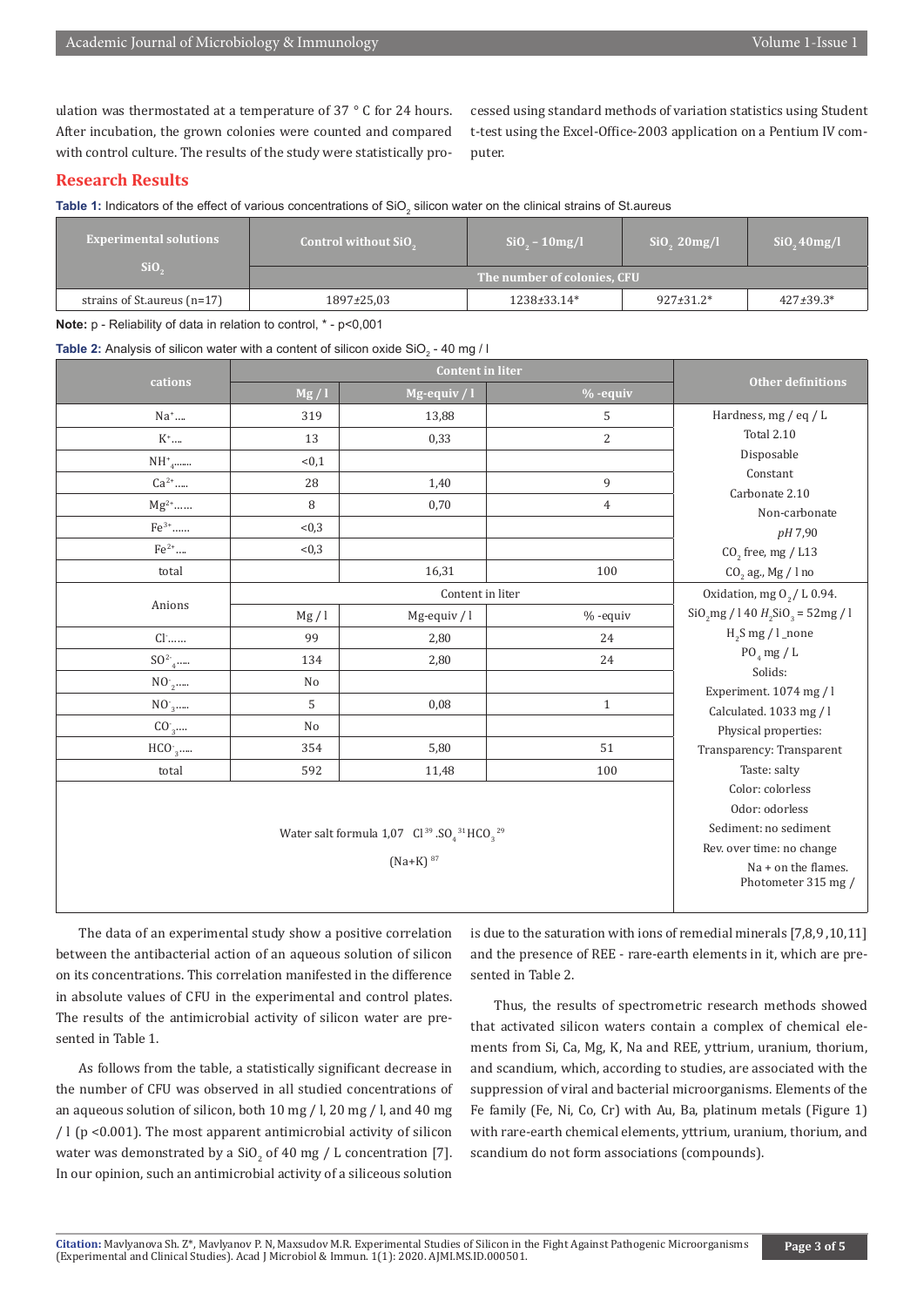

*Silicon creates electrically charged colloidal systems that have the ability to adsorb and suppress viruses and pathogens, including staphylococci, as well as microorganisms which are extrinsic for humans* [12,13,8]*.* According to the studies of Lemeshev S.A., silicon is an activator of water  $\rm(H_2O)$ , and any and all cells of the human body are composed mainly of liquid, and the agents containing  $\rm{Rn}$  Si CO $_2$  ensure destruction of the structure of hepatitis B, C, D, E viruses, retroviruses of the herpes group and mainly HIV, AIDS [14]. In addition, silicon has the ability to closely connect with the protein compounds of the human body, including white blood cells (leukocytes, lymphocytes). This is important to achieve a positive result in the treatment of viral diseases. HIV virus is produced from RNA to a DNA matrix. Silicon substantially ceases this process [15- 24].

Also, the ionic composition of the siliceous solution enriches the mineral composition of calprotectin - a chelating protein in neutrophils, which helps to increase antimicrobial activity - activation of local immunity against opportunistic skin infections. Thus, our clinical studies have shown that the use of activated siliceous solutions contributed to an increase in the therapeutic efficacy of external therapy in 39 patients with allergic dermatoses, which was manifested by the degradation of the pathological skin process, as well as a decrease in the degree of colonization of staphylococcal flora in 36.7% of cases (P <0, 05) [8,25,26].

#### **Conclusion**

The results of the study showed that siliceous solutions, due to the chemical composition of medicinal minerals and REE elements, contribute to the enrichment of the chelating protein calprotectin in neutrophils, which further suppresses the growth of mixed bacterial and viral microorganisms and causes anti-infection efficiency. The results obtained indicate the widespread use of siliceous solutions in medical practice, in particular in dermatology.

## **References**

1. [Bukharin O V \(2008\) The persistence of bacterial pathogens as a](https://link.springer.com/article/10.1007/s11966-008-1002-z)  [physiological phenomenon. Bulletin of the Moscow University - ser. 16.](https://link.springer.com/article/10.1007/s11966-008-1002-z)  [Biology 63\(1\):4-11.](https://link.springer.com/article/10.1007/s11966-008-1002-z)

- 2. Lidiane Advincula de Araújo, Flavia Addor, Patrícia Maria Berardo Gonçalves Maia Campos (2016) Use of silicon for skin and hair care: an approach of chemical forms available and efficacy. An Bras Dermatol 91(3): 331-335.
- 3. [D Frances E Williams, Andrew K Lee, Sanaz Orandi, David M Lewis \(2020\)](https://www.tandfonline.com/doi/abs/10.1080/09593330.2018.1509887) [Antibacterial Action of Functional Silicon Dioxide: An Investigation of](https://www.tandfonline.com/doi/abs/10.1080/09593330.2018.1509887) [the Attachment and Separation of Bacteria. Environ Technol 41\(6\): 703-](https://www.tandfonline.com/doi/abs/10.1080/09593330.2018.1509887) [710.](https://www.tandfonline.com/doi/abs/10.1080/09593330.2018.1509887)
- 4. Gynzburg, T S Ilyina, Yu M Romanova (2003) Journal of Microbiology, Epidemiology and Immunobiology 5: 86-93.
- 5. [Miriam Cordovana, Arthur Boniface Pranada, Simone Ambretti, Markus](file://C:\Users\SJRR\Desktop\AJMI_Journal%20Data\AJMI_Microbiology\1.%20Articles\June\AJMI-20-RA-503\AJMI-20-RA-503_W\12.Miriam%20Cordovana,%20Arthur%20Boniface%20Pranada,%20Simone%20Ambretti,%20Markus%20Kostrzewa%20(2019)%20MALDI-TOF%20bacterial%20subtyping%20to%20detect%20antibiotic%20resistance.%20Microbiology%20and%20Infectious%20Disease.%20%2014(A):%203-8.) [Kostrzewa \(2019\) MALDI-TOF bacterial subtyping to detect antibiotic](file://C:\Users\SJRR\Desktop\AJMI_Journal%20Data\AJMI_Microbiology\1.%20Articles\June\AJMI-20-RA-503\AJMI-20-RA-503_W\12.Miriam%20Cordovana,%20Arthur%20Boniface%20Pranada,%20Simone%20Ambretti,%20Markus%20Kostrzewa%20(2019)%20MALDI-TOF%20bacterial%20subtyping%20to%20detect%20antibiotic%20resistance.%20Microbiology%20and%20Infectious%20Disease.%20%2014(A):%203-8.) [resistance. Microbiology and Infectious Disease 14\(A\): 3-8.](file://C:\Users\SJRR\Desktop\AJMI_Journal%20Data\AJMI_Microbiology\1.%20Articles\June\AJMI-20-RA-503\AJMI-20-RA-503_W\12.Miriam%20Cordovana,%20Arthur%20Boniface%20Pranada,%20Simone%20Ambretti,%20Markus%20Kostrzewa%20(2019)%20MALDI-TOF%20bacterial%20subtyping%20to%20detect%20antibiotic%20resistance.%20Microbiology%20and%20Infectious%20Disease.%20%2014(A):%203-8.)
- 6. Mavlyanov P N, Ibragimov A S, Mavlyanov G N, Maksudov M R, Burkhanov A U (2018) On the results of a study of the remedial properties of siliconcontaining mineral waters of Uzbekistan. Conference proceedings: The influence of natural global changes and technological conditions on hydrogeological, engineering-geological and geo-ecological processes: analysis of results and forecasting of development. Tashkent, p. 52-54.
- 7. Mavlyanova Sh Z, Makhsudov M R, Yunusova Z S, Mavlyanov P N, Ibragimov A S (2019) An experimental study of the effect of activated silicon water on clinical strains on st/aureus. Dermatovenerology and aesthetic medicine 2(42): 24-26.
- 8. Ismagilov A I, Mavlyanova Sh Z, Khonkhodzhaev Sh Sh, Burkhonov A U (2019) Experience of external use of the activated siliceous solution in the treatment of allergic dermatoses. Dermatovenereology and aesthetic medicine 2(42): 34-38.
- 9. Loginova Ye V, Lopukh P S (2011) Hydroecology: course of lectures. Minsk: BSU.
- 10. [Lidiane Advincula de Araújo, Flavia Addor, Patrícia Maria Berardo](https://pubmed.ncbi.nlm.nih.gov/27438201/) [Gonçalves Maia Campos \(2016\) Use of silicon for skin and hair care: an](https://pubmed.ncbi.nlm.nih.gov/27438201/) [approach of chemical forms available and efficacy. An Bras Dermatol](https://pubmed.ncbi.nlm.nih.gov/27438201/) [91\(3\): 331-335.](https://pubmed.ncbi.nlm.nih.gov/27438201/)
- 11. Oberlis D, Harland B, Skalny A (2008) The biological role of macro- and microelements in humans and animals. SPb: Science.
- 12. Alekseyev V S, Boldyrev K A, Teslya V G (2011) About the necessity to review the standard content of silicon in drinking water. Water supply and sanitary equipment 5: 56-60.
- 13. Bakiyev S A, Mavlyanova Sh Z, Ibragimov A S, Mavlyanov P N (2019) Features of the healing properties of silicon-containing mineral waters of Uzbekistan. Geology and mineral resources. Scientific-practical journal 1: 43-453.
- 14. Lemeshev S A, Lemesheva T S A, remedy for the treatment of viral infectious diseases. Patent for invention. RU 236258710.